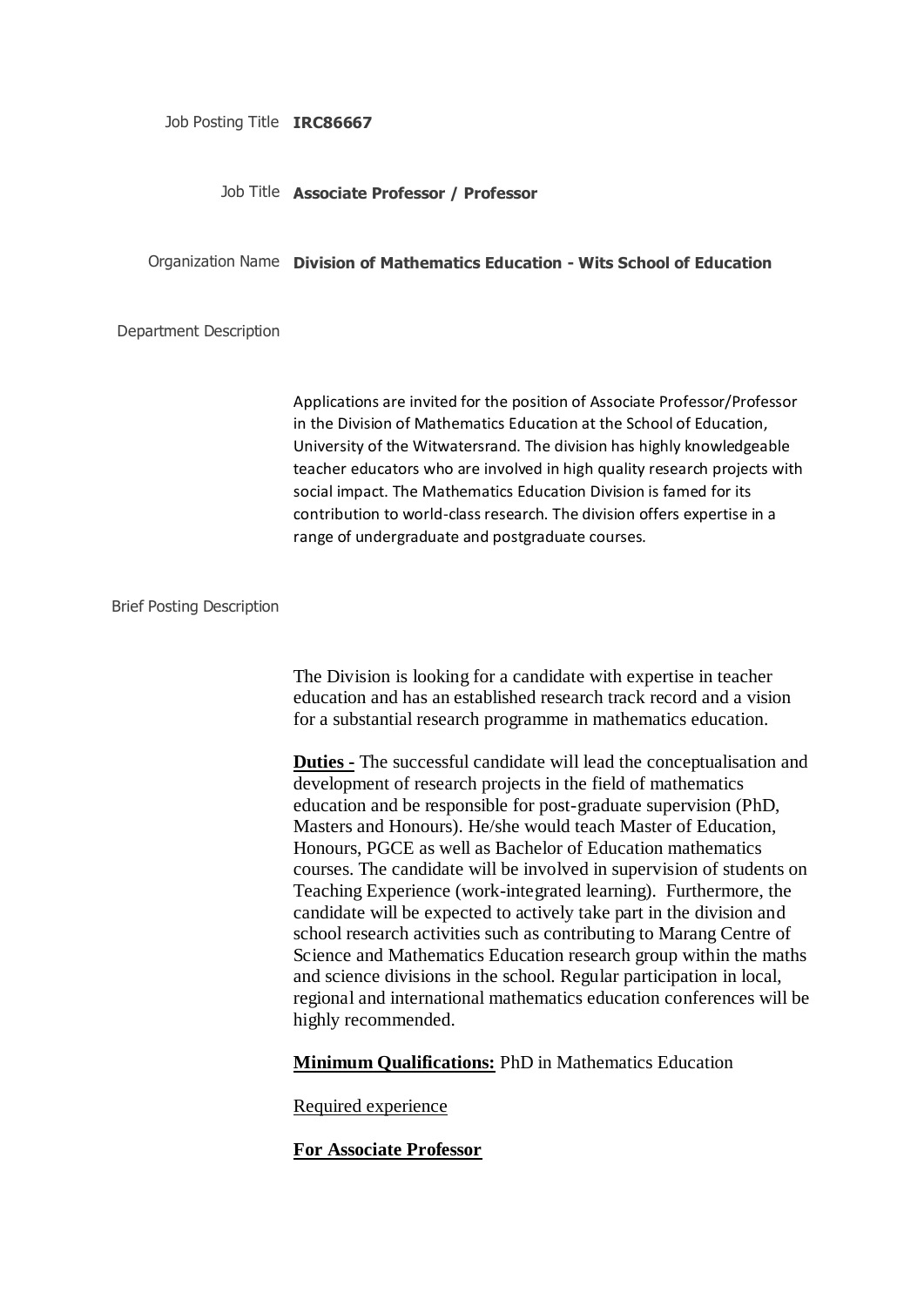a teaching qualification and experience at teaching at secondary school level

at least 5 years of teaching experience at tertiary level

- evidence of curriculum innovation and development

- evidence of an independent research programme in mathematics education

evidence of independent publication record

evidence of supervision of postgraduate degrees to successful completion

evidence of securing and sourcing external research funding

- evidence of participation and presenting at regional and international mathematics education conferences

evidence of faculty/university level administration

## **For Professor**

- a teaching qualification and experience at teaching at secondary school level

- at least 8 years of teaching experience at tertiary level

evidence of curriculum innovation and development

- evidence of an independent research programme in mathematics education

- evidence of supervision of postgraduate degrees to successful completion

evidence of sourcing and receiving research grants

- evidence of an excellent international publication record and authoring or editing research books on mathematics education

- evidence of research project management

- evidence of international renown, leadership, participation and presenting at regional and international mathematics education conferences

evidence of faculty/university level administration

## **Recommended:**

Ability to speak a Black South African language Hold an NRF rating

## **Remuneration:**

Remuneration will be commensurate with qualifications and experience. The package includes a provident fund, medical aid and bursaries, subject to the University's regulations.

Detailed Description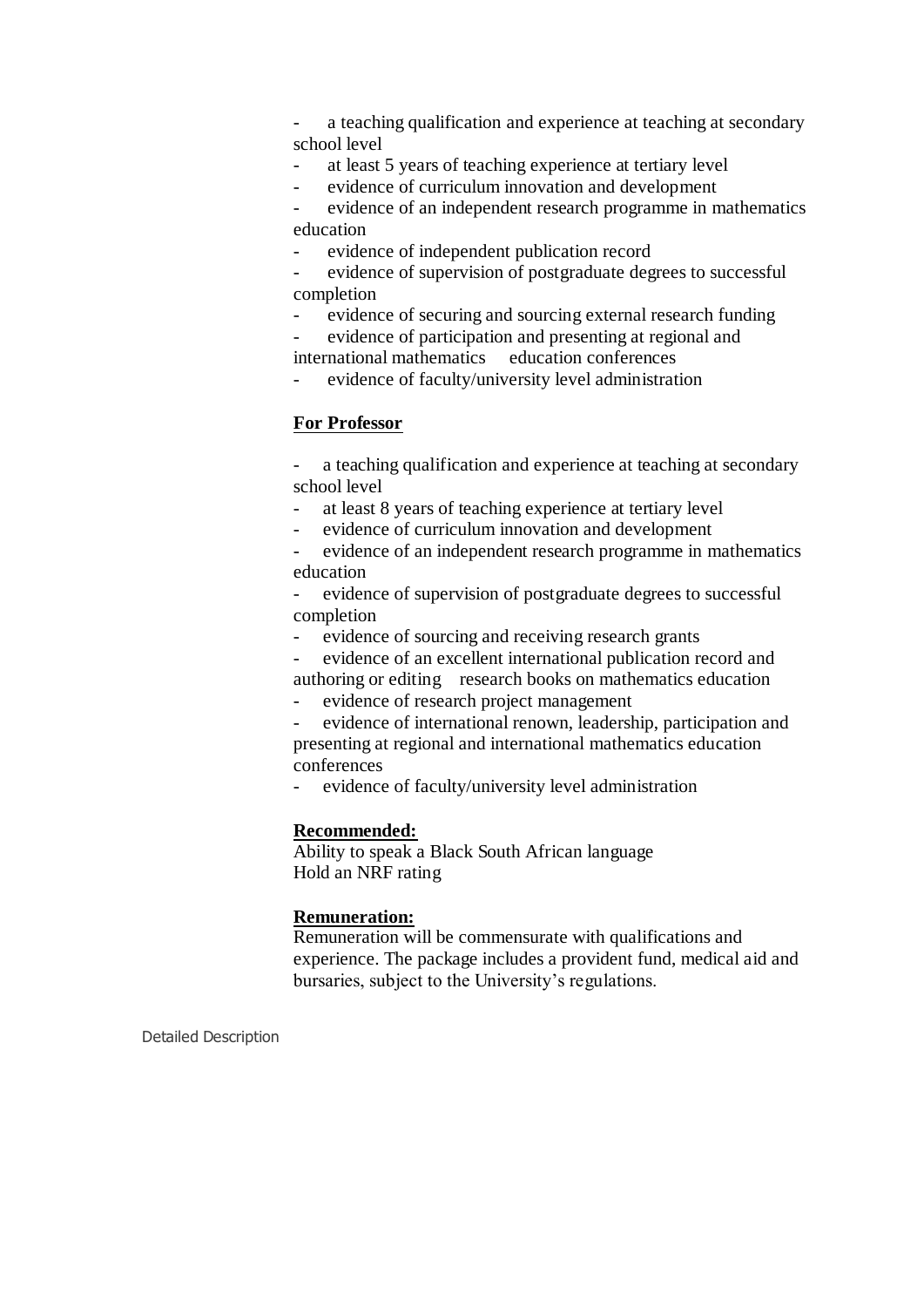Job Requirements

Additional Details

How To Apply

To apply, submit a letter of motivation - clearly indicating which position you are applying for, detailed CV and the names and contact details of three referees (incl. e-mail addresses).

*Internal employees* are invited to apply directly on Oracle by following the path: iWits /Self Service application/"Apply for a job"

*External applicants* are invited to apply, by registering a profile on the Wits i-recruitment platform located at [https://irec.wits.ac.za](javascript:_submitNav() and submitting your application.

\*The University is committed to employment equity. Preference may be given to appointable applicants from the under-represented designated groups in terms of the relevant employment equity plans and policies of the University. Designated groups as defined in the Employment Equity Act 55 of 1998, as amended, means black people, women and people with disabilities.

# $\dot{\mathbf{b}}$

WITS Employment Equity Policy: [https://www.wits.ac.za/media/wits-university/footer/about](javascript:_submitNav()[wits/transformation-office/documents/Policy%20-](javascript:_submitNav() [%20Employment%20Equity.pdf](javascript:_submitNav()

**Closing Date: 31st May 2022**

Please note that only applications via the website will be considered for shortlisting.

The University reserves the right to verify all information provided